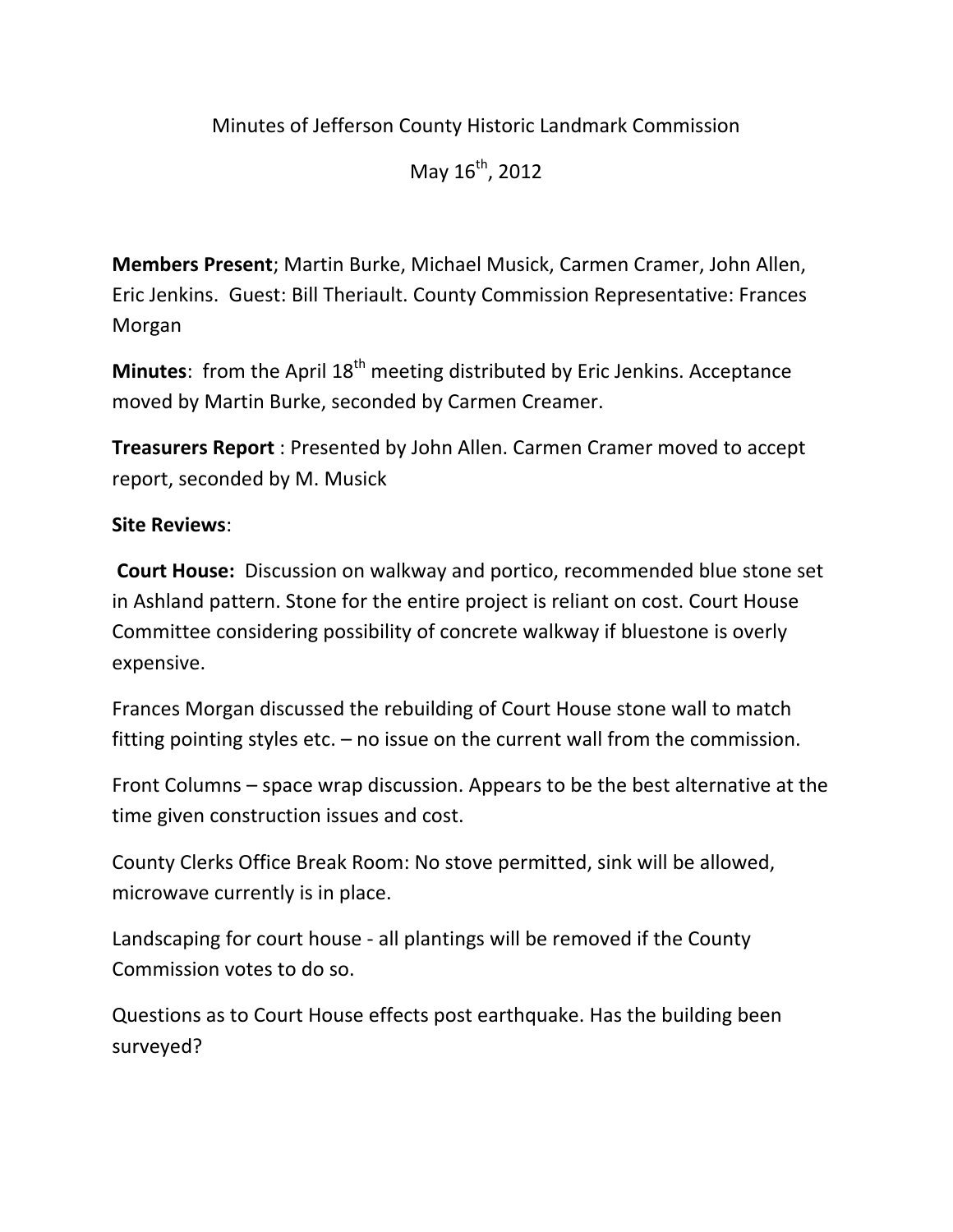Letter will be drafted to County Commission by John Allen and Cramen Creamer outlining long term restoration needs of the Court House. Larger Budget is needed for long term care concerns.

**Cement Mill:** M. Burke and W. Washington are working on boundary encroachment issues. Several issues dealing with very small portions of land.

**Burr Farm**:  $21^{st}$ ,  $22^{nd}$ ,  $23^{rd}$  the  $4^{th}$  grade arrive. Future trip will be moved to the fall.

Bread bakers will be firing the ovens to start the bread baking season. Bakers now have health permit. June 24<sup>th</sup> bakers will also bake to sell to bikers during bike festival. Burr House will now be open for tours on baking days.

Entrance sign‐ will need a sign permit for \$50.00

Approx price of sign installed by mid june \$1,400 . Carmen Cramer moved to approve sign, second by John Allen. Passed

Motion to spend up to \$800 for stump removal by John Allen, second by C. Creamer. Passed.

Need to have field and drainage ditch at Peter Burr brush‐hogged and 20 tons of crushed gravel for smooth entrance way. Work to be completed by J.P.M Landscaping. Cost \$1,000. C. Cramer moved to spend funds, M. Burke second. Motion passed.

**Snow Hill**: Mike Taylor estimates on windows. \$140.00 per window, covered with plexi-glass, cap all chimneys-\$1,200. Add gutters – \$2,800. Plywood on doors-free. Windows (4 on front)  $1^{st}$  floor – remove sash and sills- 9/9 windows \$5,400

Second Est. (Bart Wheatley) Window sill restoration \$800 per sill x four.

Motion to spend \$3,500 for repairs on Snow Hill secure building and keeping out weather and animals.  $1^{st}$  by C. Cramer,  $2^{nd}$  M. Musick. Motion Passed.